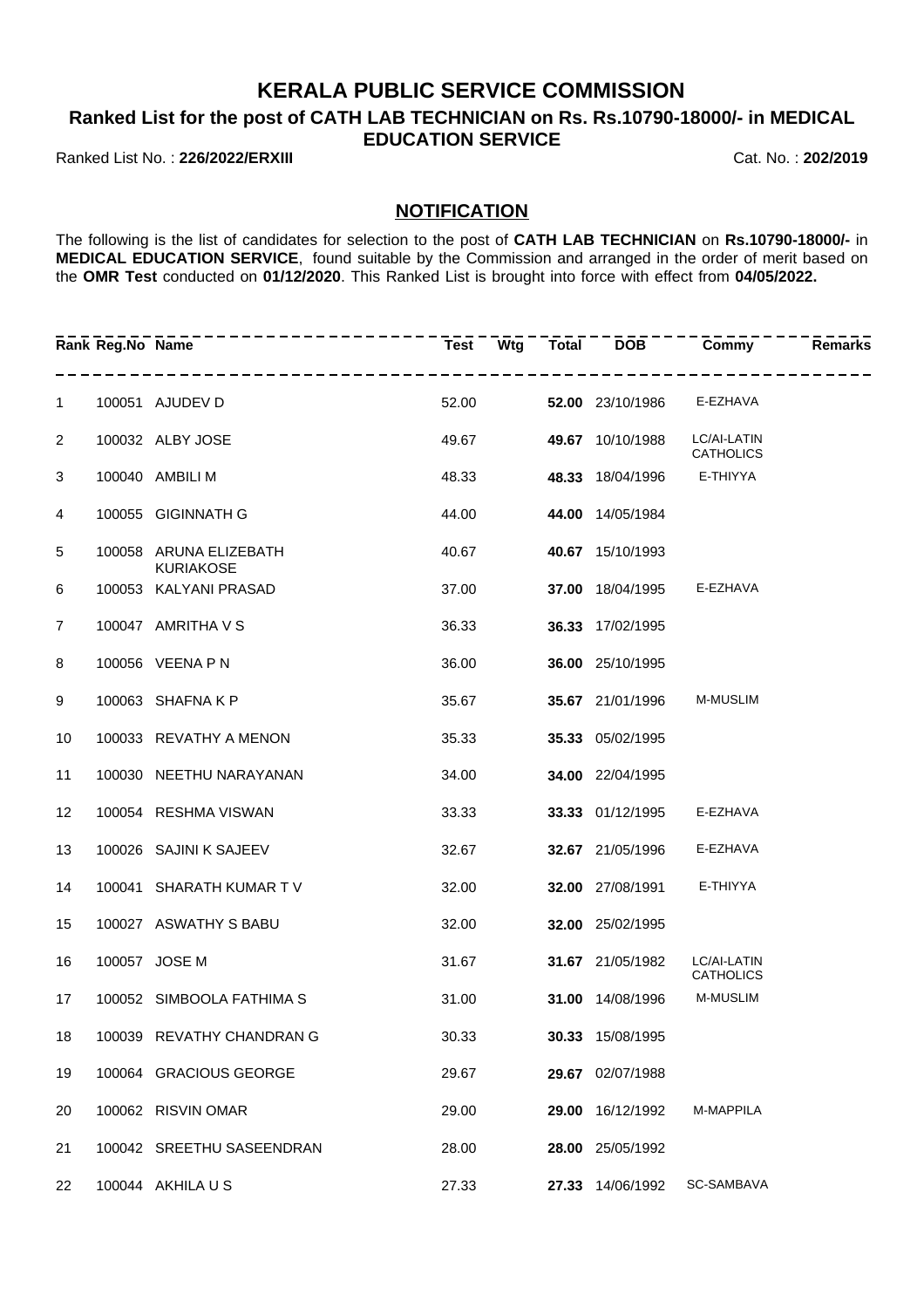| No. |    |                  |                                                   | $\mathbf{2}$ |  |                                                                                            |                               | <b>CATH LAB TECHNICIAN</b><br><b>STATEWIDE</b> |
|-----|----|------------------|---------------------------------------------------|--------------|--|--------------------------------------------------------------------------------------------|-------------------------------|------------------------------------------------|
|     |    | Rank Reg.No Name | <u>_____________________</u>                      |              |  | $T = -T$ $-\sqrt{t}$ $\frac{1}{2} - \frac{1}{2} - \frac{1}{2} - \frac{1}{2} - \frac{1}{2}$ | Commy                         | Remarks                                        |
|     | 23 |                  | - - - - - - - - - - - - - - -<br>100046 SHAKIRA K | 27.33        |  | 27.33 22/09/1994                                                                           | M-MUSLIM                      |                                                |
|     | 24 |                  | 100043 ANCY WILSON W J                            | 26.33        |  | 26.33 21/05/1995                                                                           |                               |                                                |
|     | 25 |                  | 100049 AZEEMSHA A S                               | 26.00        |  | 26.00 24/05/1995                                                                           | <b>M-MUSLIM</b>               |                                                |
|     | 26 |                  | 100061 DEVIKA L VIJAYAN                           | 25.33        |  | 25.33 01/06/1995                                                                           | <b>SC-PARAVAR</b>             |                                                |
|     | 27 |                  | 100037 SWATHY VIJI                                | 25.33        |  | 25.33 17/05/1996                                                                           |                               |                                                |
|     | 28 |                  | 100050 RIZANA N L                                 | 24.67        |  | 24.67 25/10/1994                                                                           | <b>M-MUSLIM</b>               |                                                |
|     | 29 |                  | 100029 SANDHYA R                                  | 24.00        |  | 24.00 07/05/1987                                                                           |                               |                                                |
|     | 30 |                  | 100045 SANGEETHA SATHYAN                          | 23.67        |  | 23.67 27/05/1995                                                                           | E-EZHAVA                      |                                                |
|     | 31 |                  | 100031 SHABNAM S                                  | 22.33        |  | 22.33 03/01/1994                                                                           | M-MUSLIM                      |                                                |
|     | 32 |                  | 100065 DILNA P                                    | 21.67        |  | 21.67 04/03/1995                                                                           | M-MAPPILA                     |                                                |
|     | 33 |                  | 100048 JISNY JOHN                                 | 20.67        |  | 20.67 25/11/1995                                                                           |                               |                                                |
|     | 34 |                  | 100036 SHIKHA JACOB                               | 19.33        |  | 19.33 01/06/1996                                                                           |                               |                                                |
|     | 35 |                  | 100059 SURYA SURESH                               | 18.67        |  | 18.67 04/10/1996                                                                           |                               |                                                |
|     | 36 |                  | 100028 JAYA KRISHNA S S                           | 18.33        |  | 18.33 30/05/1995                                                                           | E-EZHAVA                      |                                                |
|     | 37 |                  | 100034 ANJU K G                                   | 16.67        |  |                                                                                            | 16.67 13/10/1987 SC-VETTUVAN  |                                                |
|     | 38 |                  | 100035 AMRUTHA RAJ                                | 16.33        |  | 16.33 20/09/1992                                                                           |                               |                                                |
|     | 39 |                  | 100066 PRASAD R P                                 | 15.33        |  |                                                                                            | 15.33 09/07/1994 OBC-CHAKKALA |                                                |
|     | 40 |                  | 100038 NEETHU KRISHNA IV                          | 15.00        |  | 15.00 18/01/1995                                                                           |                               |                                                |
|     | 41 |                  | 100060 ANU SUSEEL                                 | 12.33        |  | 12.33 27/12/1982                                                                           | SC-PULAYA                     |                                                |
|     | 42 |                  | 100067 PRAVEEN P                                  | 12.33        |  | 12.33 07/04/1992                                                                           | SC-VELAN                      |                                                |

# **Supplementary List**

## **Ezhava/Thiyya/Billava**

Nil

### **Scheduled Caste**

### Nil

### **Scheduled Tribe**

Nil

# **Muslim**

Nil

# **Latin Catholics/A.I**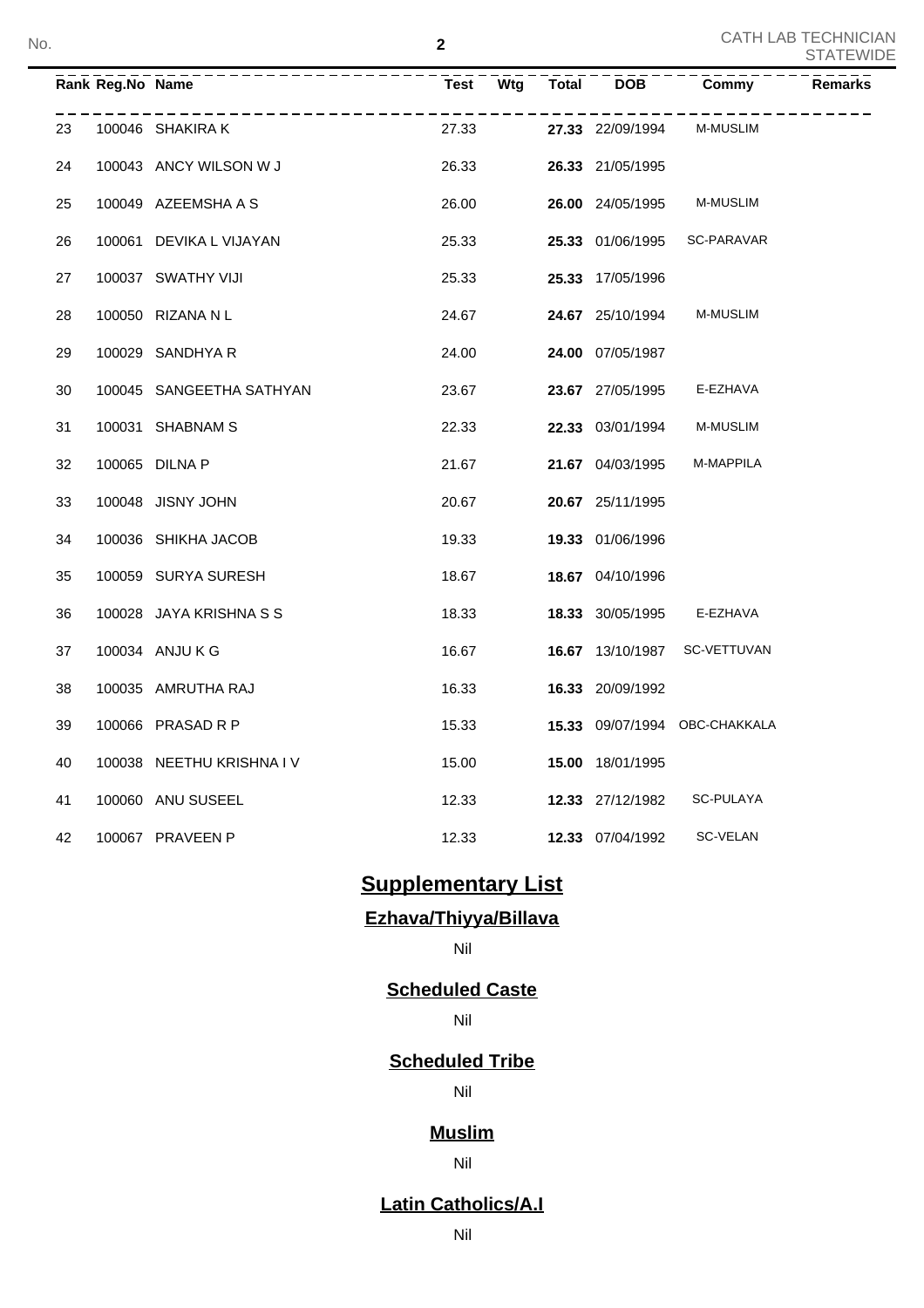----------

------------

--------

**Rank Reg.No Name Test Wtg Total DOB Commy Remarks**

#### **OBC**

### Nil

# **Viswakarma**

Nil

### **SIUC Nadar**

Nil

### **Scheduled Caste Converts to Christianity**

Nil

#### **Dheevara**

Nil

### **Hindu Nadar**

Nil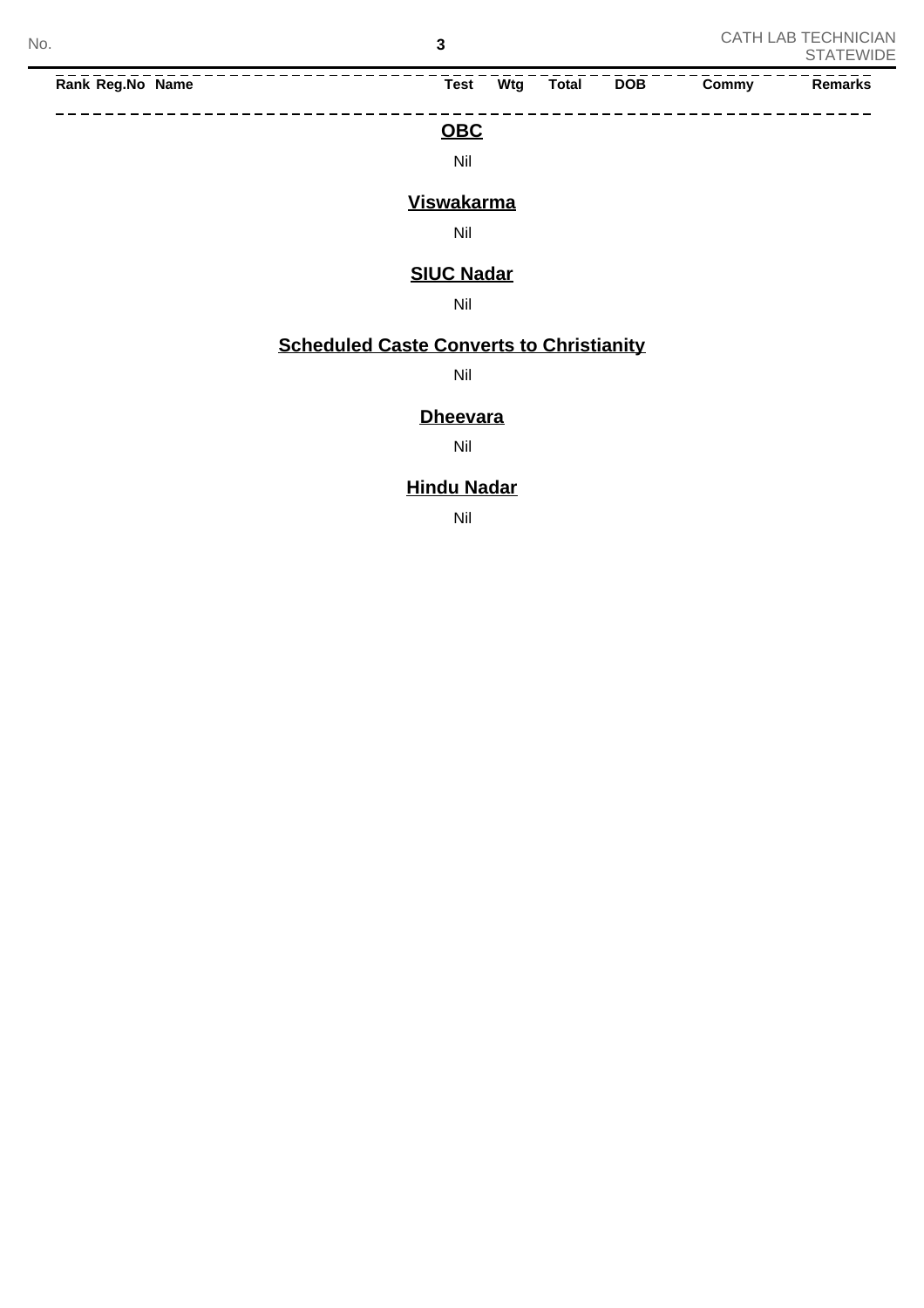**NOTE (1)** :- The Ranked List shall cease to be in force for a minimum period of one year provided that the said list will continue to be in force till the publication of a new Ranked List after the expiry of a minimum period of one year or till the expiry of three years whichever is earlier. Candidates from the Ranked List will be advised for appointment in accordance with the rules and orders regarding reservation and rotation as amended from time to time, if applicable, against vacancies reported to the Commission during the pendancy of the Ranked List. As the advice for appointment depends on the occurance of vacancies there is no guarantee that all the candidates included in the Ranked List will secure appointment. The candidates remaining in the Ranked List at the time of cancellation will have no claim at all for appointment on the basis of the inclusion of their names in the Ranked List.

**NOTE (2)** :- According to the existing procedure, revaluation of Answer Scripts is not allowed. But Answer Scripts will be rechecked if the candidates apply for in the prescribed application form available free of cost from the Enquiry Sections of the various Offices of the Commission or its photocopy, or **downloaded and printed in A 4 size paper from the Commission's website www.keralapsc.gov.in or Photocopied there from along with prescribed fee of Rs. 85/- (Rupees Eighty Five Only) under the Head of Account "0051 - PSC - 105 State PSC 99 - Examination Fee" addressed to the Deputy Secretary (Examinations)-II, Kerala Public Service Commission, Pattom P.O.,Thiruvananthapuram-695004.** Applications submitted in any other manner will not be considered. A period of 45 (Forty Five) days time to apply for rechecking of Answer Scripts will be allowed to candidates with effect from the Date of Uploading of the Ranked List in the official website of the Commission **(on or before 20/06/2022**). The candidates can avail only one chance after the Approval of Ranked List. Rechecking of invalidated answer scripts due to any defects will not be considered. Application for Rechecking received after the stipulated time will not be entertained and Fee once remitted will not be refunded.

**NOTE (3)** :- **Candidates who wish to obtain a photocopy of their OMR Answer Sheets (Part A & Part B) relating to this selection shall remit a Fee of Rs. 335/- (Rupees Three Hundred and Thirty Five only) in any of the Treasuries in the State (Head of Account : 0051 - PSC - 800 - State PSC -99-Other Receipts). The duly filled in application in the prescribed form available from the Commission's website www.keralapsc.gov.in along with the original chalan should be submitted to the Deputy Secretary (Examinations)-II, Kerala Public Service Commission, Pattom P.O., Thiruvananthapuram- 695004** within 45 (Forty Five) days from the date of Uploading of the Ranked List in the official website of the Commission.. A copy of an answer sheet will be issued only once to a candidate.Copies of OMR answer sheets invalidated due to any defect will not be issued. Candidates are prohibited from applying for copy of an answer sheet which is not their own, and legal proceedings will be initiated against those who do so. **The last date for receipt of applications is 20/06/2022**. Applications received after the prescribed date will not be entertained.

**NOTE (4)** :- The entries put in column (8) are based on the Communities specified by the candidate in their Application forms and proved by them with necessary documents. The candidate whose Communities have not been correctly noted in the Ranked List as proved by them in their Application should intimate the fact to the **Deputy Secretary (Examinations) -I, Kerala Public Service Commission, Thiruvananthapuram - 695004** within one month from the Date of publication of the Ranked List to get the benefit of Reservation to which they are entitled to. In the absence of timely information regarding discrepancies if any, the candidate will be advised as incorporated in the Ranked List.

**NOTE (5)** :- " Any candidate can relinguish his/her right for appointment in writing duly attested by a Gazetted Officer of State/ Central Government with Signature, Name, Designation and Office Seal along with a notarized affidavit and a self attested copy of an ID proof bearing photograph as enlisted in the general conditions. The request for relinquishment received within 15 days from the date of publication of Ranked List in the official website of the Commission will be honoured against the requisitions of vacancies that are pending with the Commission up to the finalization of the Ranked List. After the publication of the Ranked List, the request for relinquishment will be considered only if such request is received on or before the date of receipt of requisition, based on which he/she is to be advised".

**NOTE (6)** :- The A part and B part of OMR scripts will be destroyed after completing 6 months period from the date of finalisation of Ranked list, i.e. **on 04/11/2022.**